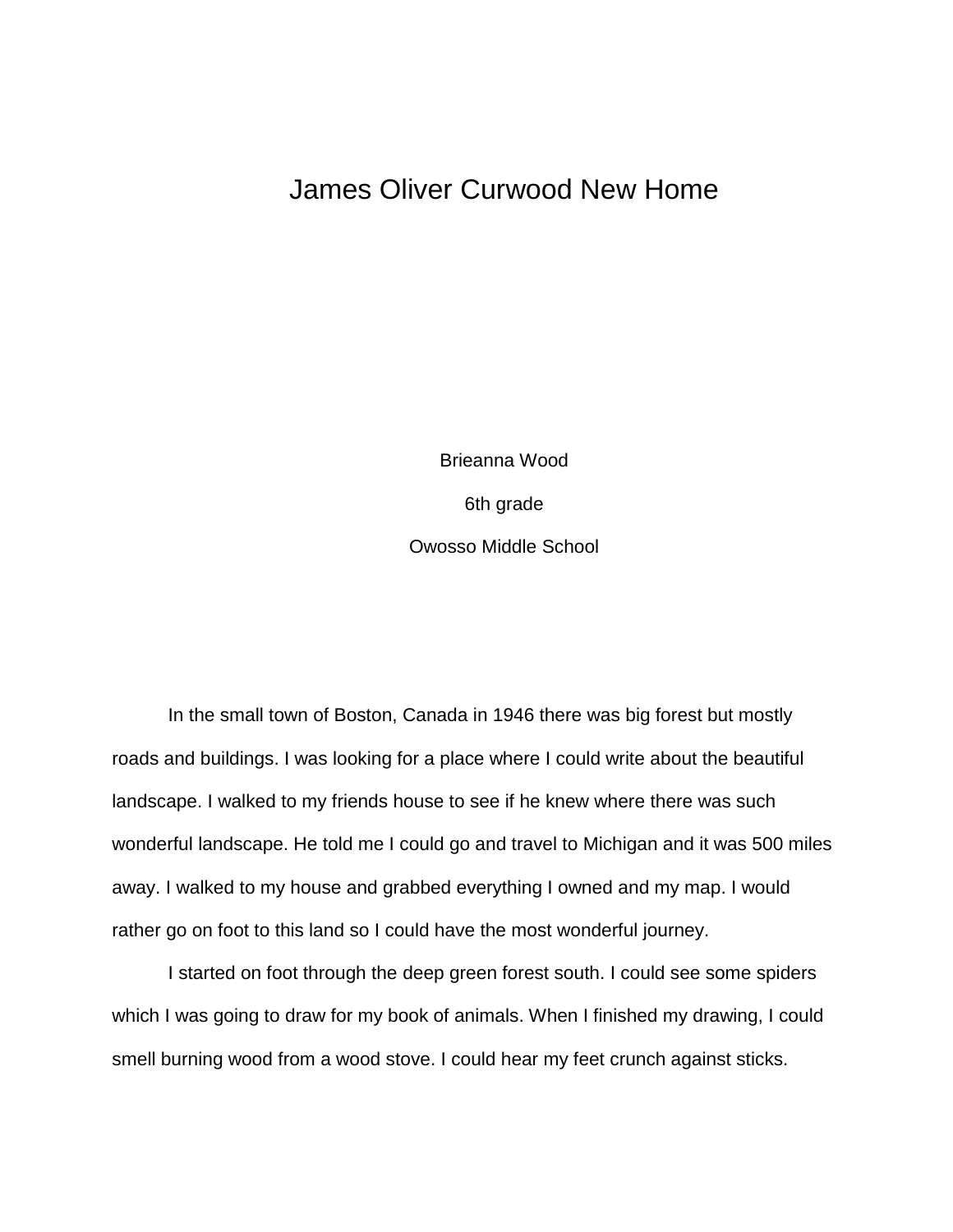It was getting close to night so I collected some sticks and rocks and made a fire pit, I had flint and a rock so I struck them both together but nothing happened. It took a few times to get a spark, what felt like hours was over, I had finally made a fire.

I had some corn bread, bread, jerky, and cheese. I made a small sandwich and set my fur on the ground, but couldn't fall asleep. I could hear wolves and coyotes in the distance. They sounded like screaming adults.

When morning came I walked farther and farther south. I looked for a river so I could have water. I heard the sound of a small river and walked towards it. I saw some fish so I grabbed a spear from my bag and threw it at one of them. The fish had a pinkish color at the bottom with gray spots and green. I scooped out a big jug of water and boiled it to make sure there was no bacteria in it.

I walked on and I could see I was entering a big town because I could hear the loud cars honk and I could see buildings above the trees. When I walked into the town I saw a bunch of shops but one in particular. That had a lot of supplies and I walked inside and bought more supplies for my long journey.

Then I walked out of town for about 8 hours. I could see there was a big ocean or lake in front of me. I noticed there was a small boat that took you across. I waited a few hours for it to come. Then I paid 10 cents for the boat ride. As we were heading towards the other side I could see the paddles smack against the water. I saw the most gorgeous fish in my life; It had more colors then I had ever seen. I placed my hand against the water, it was so cool and shiny. It took us about three hours before we could see the ridge on the other side.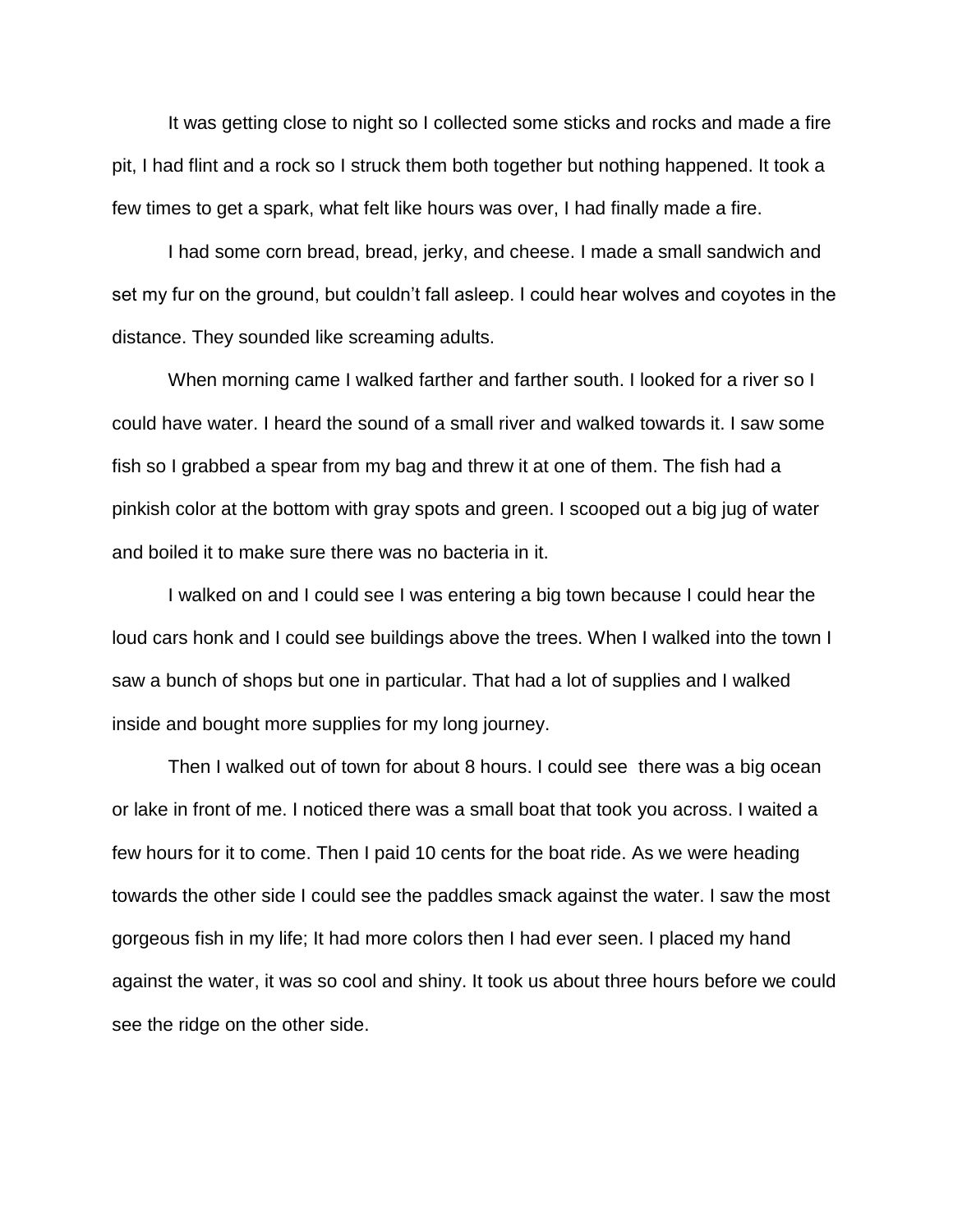I had finally arrived in Michigan. I had no idea where to put my home. I was so happy. I could see animals like bunny's, bears, and a wolverine. I could also see sunflowers and roses . I knew I was home. I walked to a town called Owosso and wondered about that place. I had to walk about 300 miles to Owosso but it was worth it. I found an open place by a river in front of many animals and beautiful fish. I could smell the fresh air and could hear birds chirping. It was like I was in a fairy tale. I decided to built my castle by the river for my writing. It took me many days to build ,but on the 30th day I finished. It was like a small castle. I set my supplies down and made it my home sweet home. Through my window I could see a red bird that looked like a masterpiece from heaven, so I drew a picture and put it by all of my other animals

I started a book about my journeys and about the beauty of the world and its animals and nature. I heard a pound on my front door and a scratch. When I walked down the stairs I could see the brown fur of a brown bear. I could hear the deep growl of the bear, so I ran up stairs out my window, and had a big fall from slipping on one of the rocks on the outside of the castle. I think I might of sprained my ankle but I was fighting. I saw the small tail of the bear, and I started to run but fell over a rock. It was night so it was hard to see and my ankle hurt even worse. The bear was running full force at me, but instead it just stopped and walked off into the deep forest.

.

I heard a wolf howl in the night sky. I finally was able to get up and walk to my own small castle. I saw glowing eyes as I was heading back. I started to panic and sweat like crazy. As I limped to my door the wolf was leaping for me, but another figure jumped and stopped the wolf. It was Like a wild dog may have saved me from this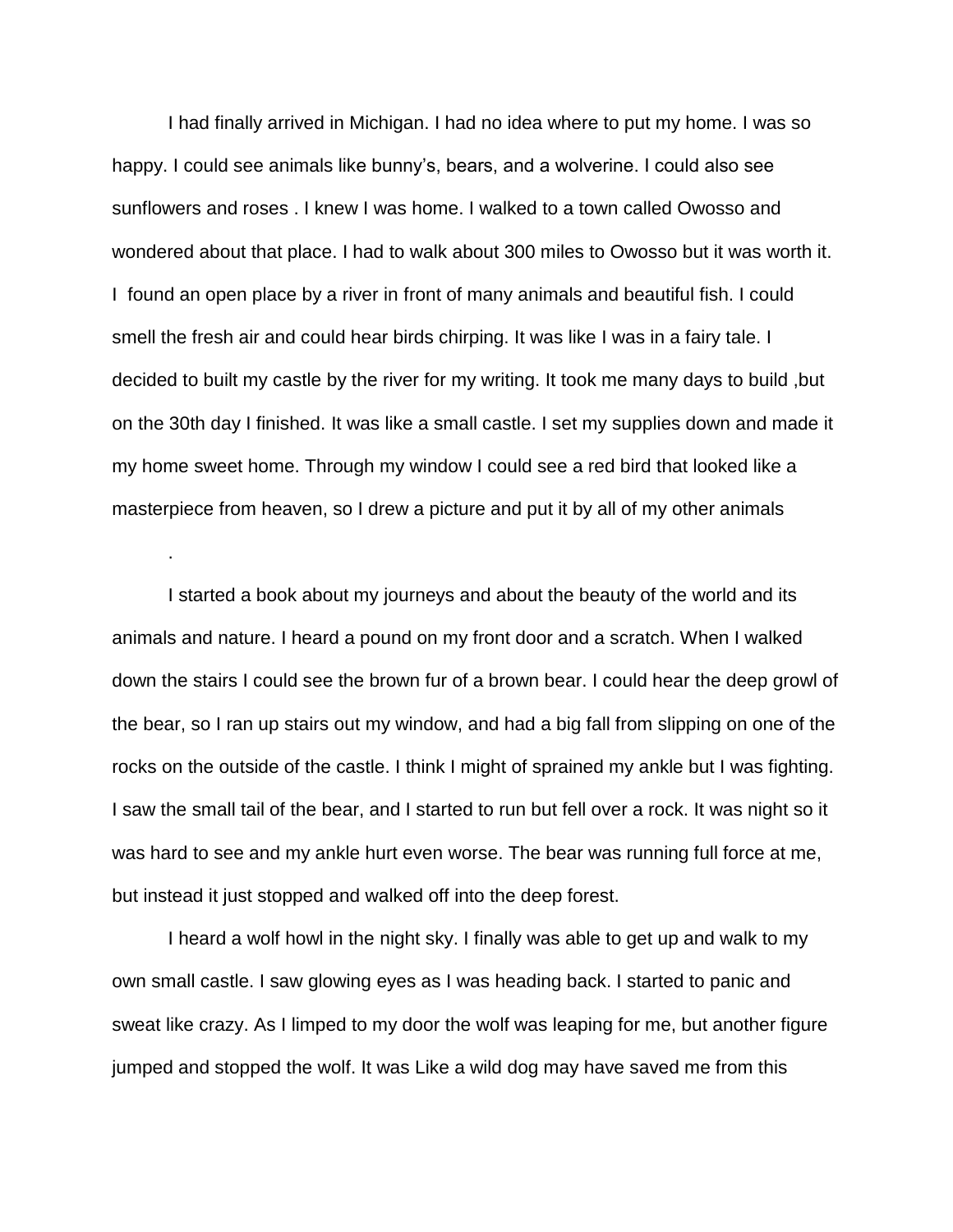almost horrible attack. I opened the door for the dog. The dog had many scars and open wounds. I grabbed some of my supplies and patched him up. I new then what I was going to write about this incredible dog. I named him Spot because all of his colorful spots such as brown, black, white, and gray. He had the most beautiful fur coat like a shiny diamond.

I wrote a story about all of our adventures we had through the years. One day when I traveled to India, I was in the` jungle. Suddenly a snake bit my dog. As I watched my brave little dog whimper and cry. I too got bit. We both will always have our most wonderful memories in our hearts. I could still see the snake laying for its next prey. I could hear the leaves moving and monkeys swinging from tree to tree. I could see the light but I didn't want to. I remembered I had a snake bit kit so I tried and tried with all the energy I had. I first put the needle in my dog and then . It hurt a little, but I knew I had to do it. I thought this was my last breath, but the light disappeared. I knew I was alive along with my dog but my vision was very blurry and everything was greenish.

I ran to my shelter as fast as I could. I rested for a few hours. I knew I had to travel back home from this jungle before anything else happened, I packed my shelter in my bag. I gave my dog some food and a treat. As we walked on I could see a black panther, tiger, and another snake so I walked very stealthy. I stepped on so many sticks I didn't even remember I was stepping on them. I could smell ocean water. I hurried up on the beach and made a raft. So I pushed it out and my dog jumped in. I headed back to my castle. I found a wife in my old town. I hurried back. In 7 days I was finally home. I could see the castle shine like a diamond. I was proud of what I accomplished. Me